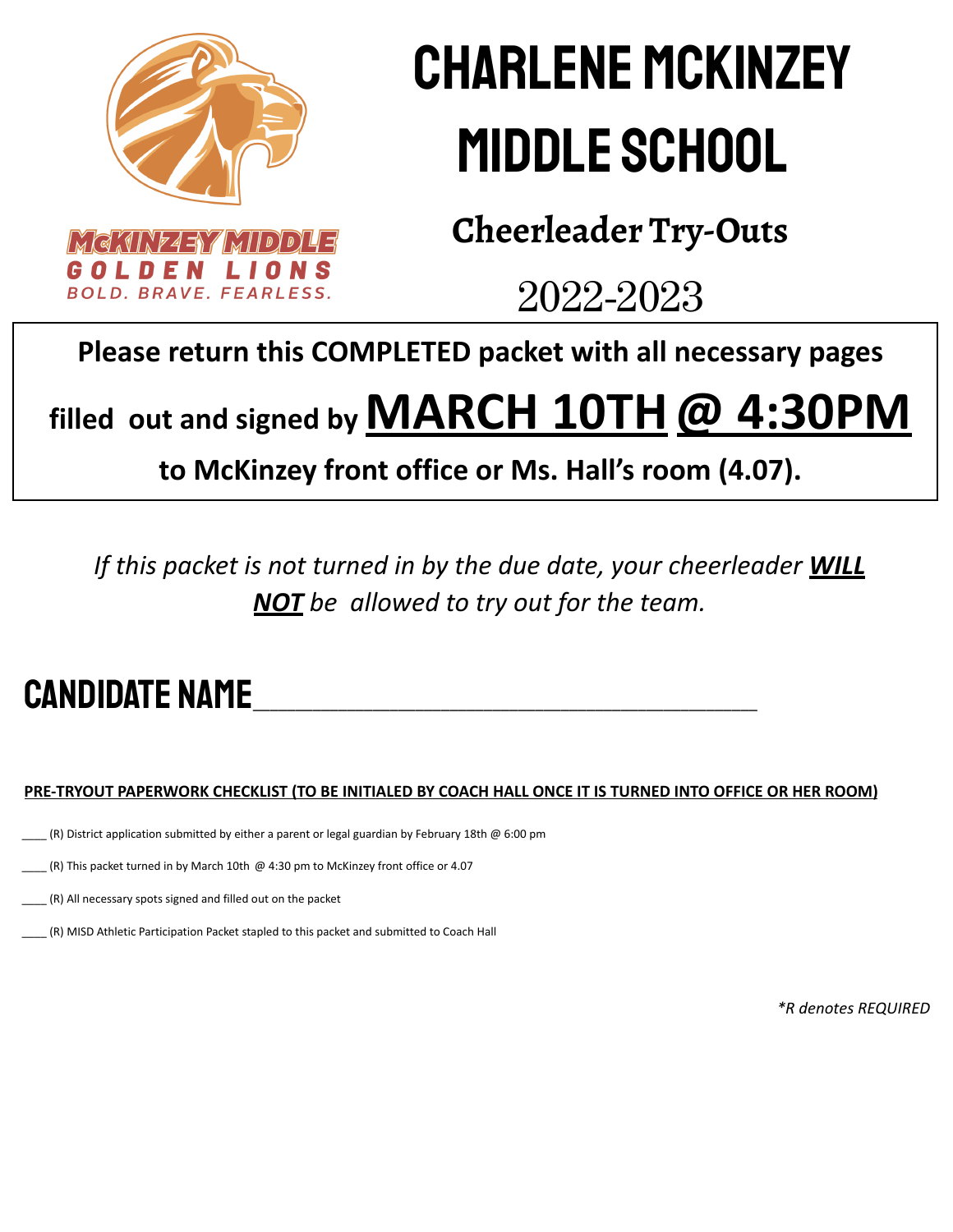# **CHEERLEADER CANDIDATE INFORMATION FORM**

| Name $\_$                                                                                                                                                                                       |  |
|-------------------------------------------------------------------------------------------------------------------------------------------------------------------------------------------------|--|
|                                                                                                                                                                                                 |  |
|                                                                                                                                                                                                 |  |
|                                                                                                                                                                                                 |  |
|                                                                                                                                                                                                 |  |
|                                                                                                                                                                                                 |  |
| Extracurricular Activities (School clubs/sports/dance/competitive cheer/Girl Scouts/volunteer/church etc.)<br>,我们也不能会有什么。""我们的人,我们也不能会有什么?""我们的人,我们也不能会有什么?""我们的人,我们也不能会有什么?""我们的人,我们也不能会有什么?"" |  |
| Is there any important information that Coach Hall needs to know in regards to the clinic? If so, please<br>explain. This can be general and/or medical information.                            |  |
|                                                                                                                                                                                                 |  |
|                                                                                                                                                                                                 |  |
|                                                                                                                                                                                                 |  |
|                                                                                                                                                                                                 |  |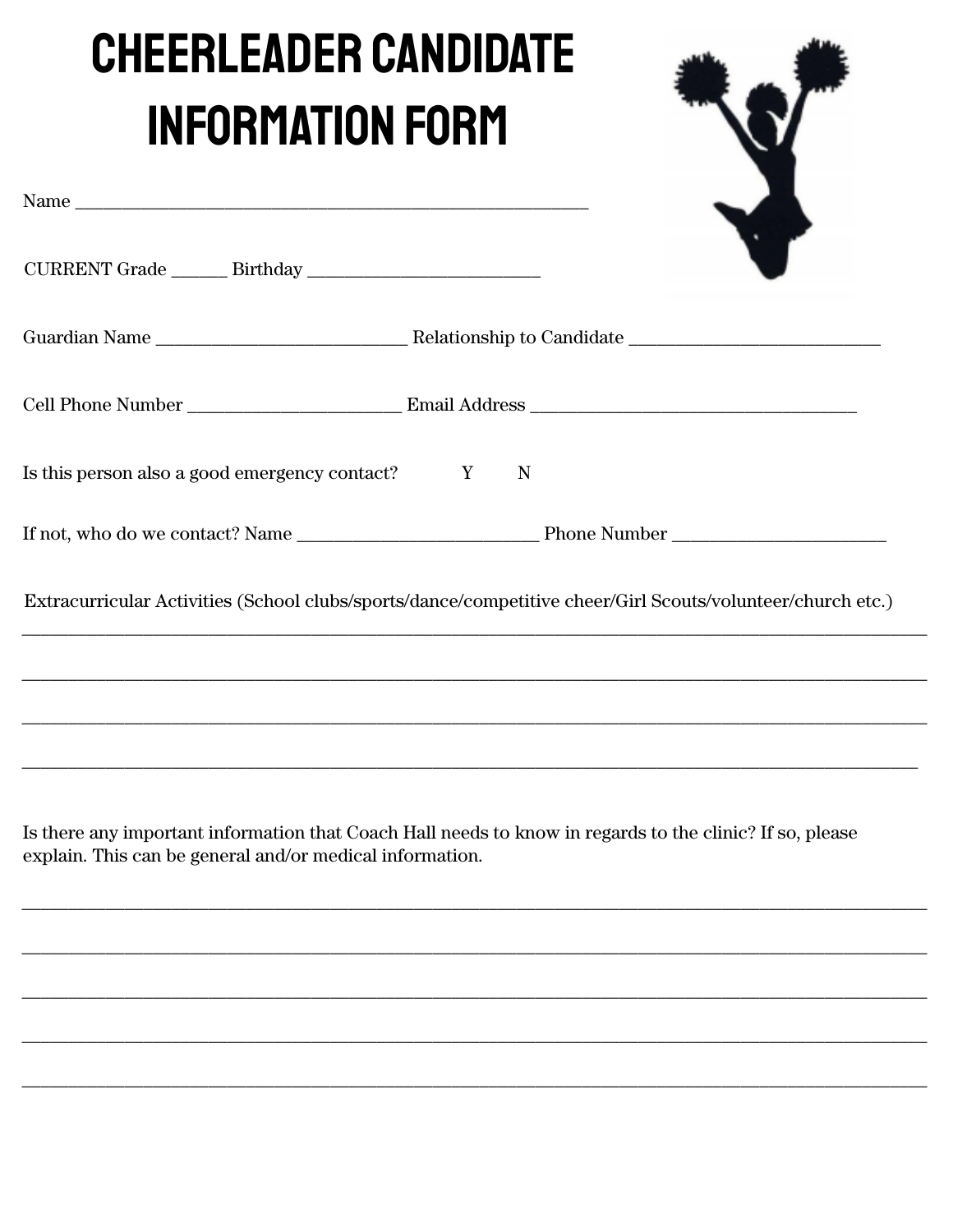

## McKinzey Cheer Activity Permission Form

\_\_\_\_\_\_\_\_\_\_\_\_\_\_\_\_\_\_\_\_\_\_\_\_\_\_\_\_\_\_\_\_\_\_\_\_\_\_\_\_\_\_\_\_\_\_\_\_\_\_\_ has my permission to try out for the Charlene McKinzey Middle School Cheer Team for the 2022-2023 school year.

I understand the following (parent and CL candidate initial each line):

| Parent Initials | CL Candidate<br>Initials |                                                                                                                                                                                                                      |
|-----------------|--------------------------|----------------------------------------------------------------------------------------------------------------------------------------------------------------------------------------------------------------------|
|                 |                          | Elected team members and parents understand that being on the<br>cheer team requires a lot of time.                                                                                                                  |
|                 |                          | Participation & attendance in cheer camp, summer practices, school year<br>practices, games and performances are mandatory.                                                                                          |
|                 |                          | A passing average of 70 or above must be maintained in <b>ALL</b> subjects.                                                                                                                                          |
|                 |                          | The approximate cost will be no more than \$2000, and I will be held<br>responsible for these costs and agree to pay expenses by due dates given.                                                                    |
|                 |                          | I grant release of legal responsibility of my child to Mansfield ISD and the<br>sponsors or teachers while participating in cheerleading activities.                                                                 |
|                 |                          | Tryout requirements and consequences of violations, and I agree to abide by<br>the expectations stated in the MISD Cheer Constitution, the MISD Code of<br>Conduct, and the behavior plan implemented by my sponsor. |
|                 |                          | The final selections, based on judges' final scores, are final, and I will show<br>good sportsmanship by accepting the tryout decisions as final.                                                                    |